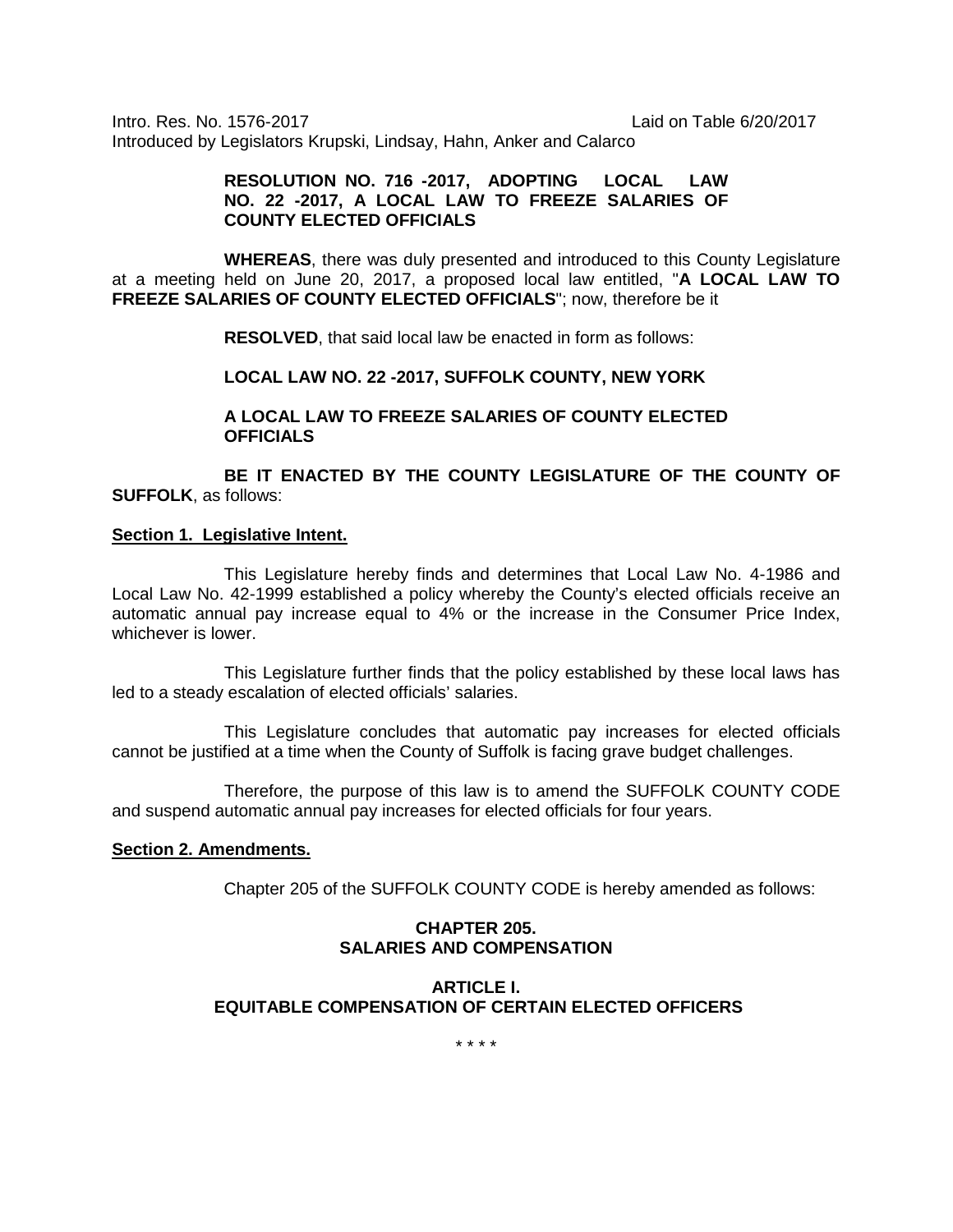### **§ 205-2. Salary Schedule.**

- A. The salary of all elected officers specified in Subsection B holding position under the Suffolk County Charter shall be increased annually commencing January 1, 2001, by an amount equal to the lesser of 4% or the amount of increase in the Consumer Price Index (CPI) for the New York - Northern New Jersey - Long Island Region published by the Bureau of Labor Statistics of the United States Department of Labor for the preceding year, subject to the provisions of subsection (C) of this section.
- B. Salaries for the following officers shall be subject to the maximum annual adjustment set forth in Subsection [A:](http://ecode360.com/14941335%2314941335)

### **Officer**

County Executive District Attorney County Sheriff County Clerk County Comptroller Presiding Officer of the Legislature Deputy Presiding Officer of the Legislature County Legislator

C. The automatic salary increases for elected officers authorized by subsection (A) shall be suspended for the four-year periods set forth below. The salary of the County's elected officers may only be increased during the periods set forth below by a duly enacted resolution of the County of Suffolk.

| <b>Officer</b>                                               | <b>Periods of Suspension</b>        |
|--------------------------------------------------------------|-------------------------------------|
| County Executive                                             | January 1, 2020 - December 31, 2023 |
| <b>District Attorney</b>                                     | January 1, 2018 - December 31, 2021 |
| <b>County Sheriff</b>                                        | January 1, 2018 - December 31, 2021 |
| <b>County Clerk</b>                                          | January 1, 2019 - December 31, 2022 |
| <b>County Comptroller</b>                                    | January 1, 2019 - December 31, 2022 |
| Presiding Officer of the County Legislature                  | January 1, 2018 - December 31, 2021 |
| <b>Deputy Presiding Officer</b><br>of the County Legislature | January 1, 2018 - December 31, 2021 |
| County Legislator                                            | January 1, 2018 - December 31, 2021 |
|                                                              |                                     |

**[**C.**]**D. Notwithstanding § 205-2C and § 205-5A, in no event shall the District Attorney's salary be less than allowed under state law.

\* \* \* \*